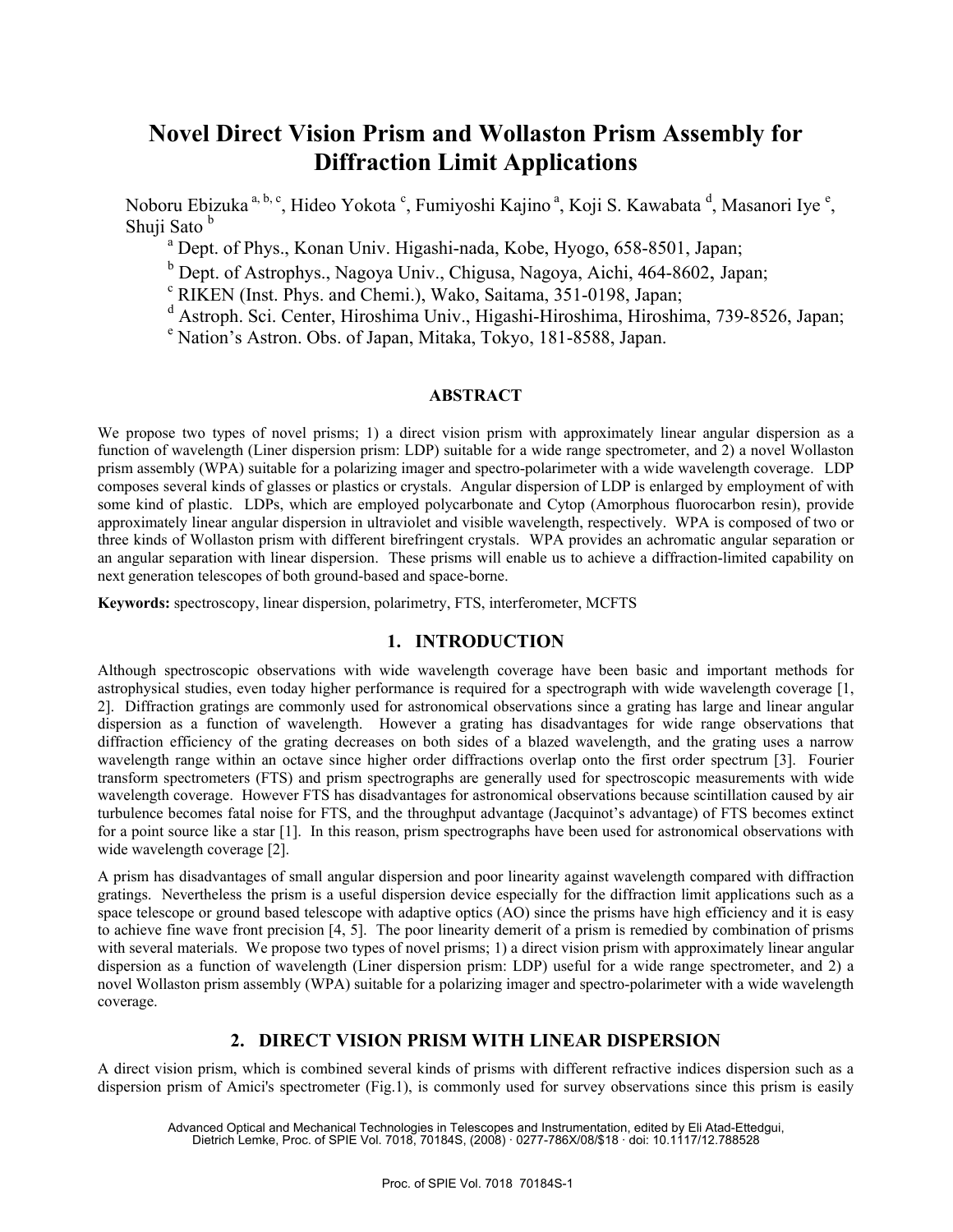

installed into imaging instruments. Measurement efficiency of a conventional dispersion prism is poor since the prism has non-linear angular dispersion against wavelength.

By combination of prisms with various refractive indices, we are able to design a direct vision prism with the approximately linear angular dispersion against wavelength (LDP, Fig. 2). We would explain about essence of the design method for LDP. Refractive index n  $(\lambda)$  of a dielectric is given by power series,

$$
n(\lambda) = A_0 + A_1 \lambda^2 + A_2 \lambda^{-2} + A_3 \lambda^{-4} + A_4 \lambda^{-6} + A_5 \lambda^{-8} \dots,
$$
\n(1)

where  $\lambda$  is wavelength, A<sub>0</sub>, A<sub>1</sub>, A<sub>2</sub>, A<sub>3</sub>, A<sub>4</sub> and A<sub>5</sub> are constants. n ( $\lambda$ ) is practically described as,

$$
n(\lambda) = A_0 + A_2 \lambda^{-2} + A_3 \lambda^{-4}.
$$
 (2)

Figure 3 shows refractive indices of S-TIM39 and S-FSL5 of optical glasses (Ohara co. Ltd.) and polycarbonate (PC) normalized at 500 nm, and ines of refractive indices in figure 3 are fitted by equation 2.

LDP with approximately linear angular dispersion as a function of wavelength can be produced by coordination of prisms with various ratios of  $A_2$  and  $A_3$  so that an angular dispersion function of LDP approximates to the first power of wavelength i.e., proportional to wavelength λ. LDP is able to provide lager angular dispersion if a couple of prism materials of the LDP are close to their absorbing wavelength since refractive index dispersion becomes lager toward absorbing wavelength. Moreover LDP provides larger angular dispersion by using some kind of a plastic since prastics of some kind have smaller absolute value of  $A_2$  and  $A_3$  ratio than that of glasses or crystals.

Dispersion equations of refractive indices normalized at 500 nm for S-TIM39, S-FSL5 and PC between 400 and 1,000 nm can be expressed as,

$$
n(\lambda) = 0.965 + 0.00543 \lambda^{-2} + 0.000143 \lambda^{-4},
$$
\n(3)

$$
n(\lambda) = 0.985 + 0.00303 \lambda^{-2} - 0.0000765 \lambda^{-4},\tag{4}
$$

$$
n(\lambda) = 0.968 + 0.00289\lambda^{-2} + 0.000482 \lambda^{-4}, \tag{5}
$$



Fig. 3. Refractive index dispersion of polycarbonate, S-TIM39 and S-FSL5. Lines are expressed by Eqs. 3-5, markers of glasses are given by Sellmeier's equation, and markers of polycarbonate indicate measured values.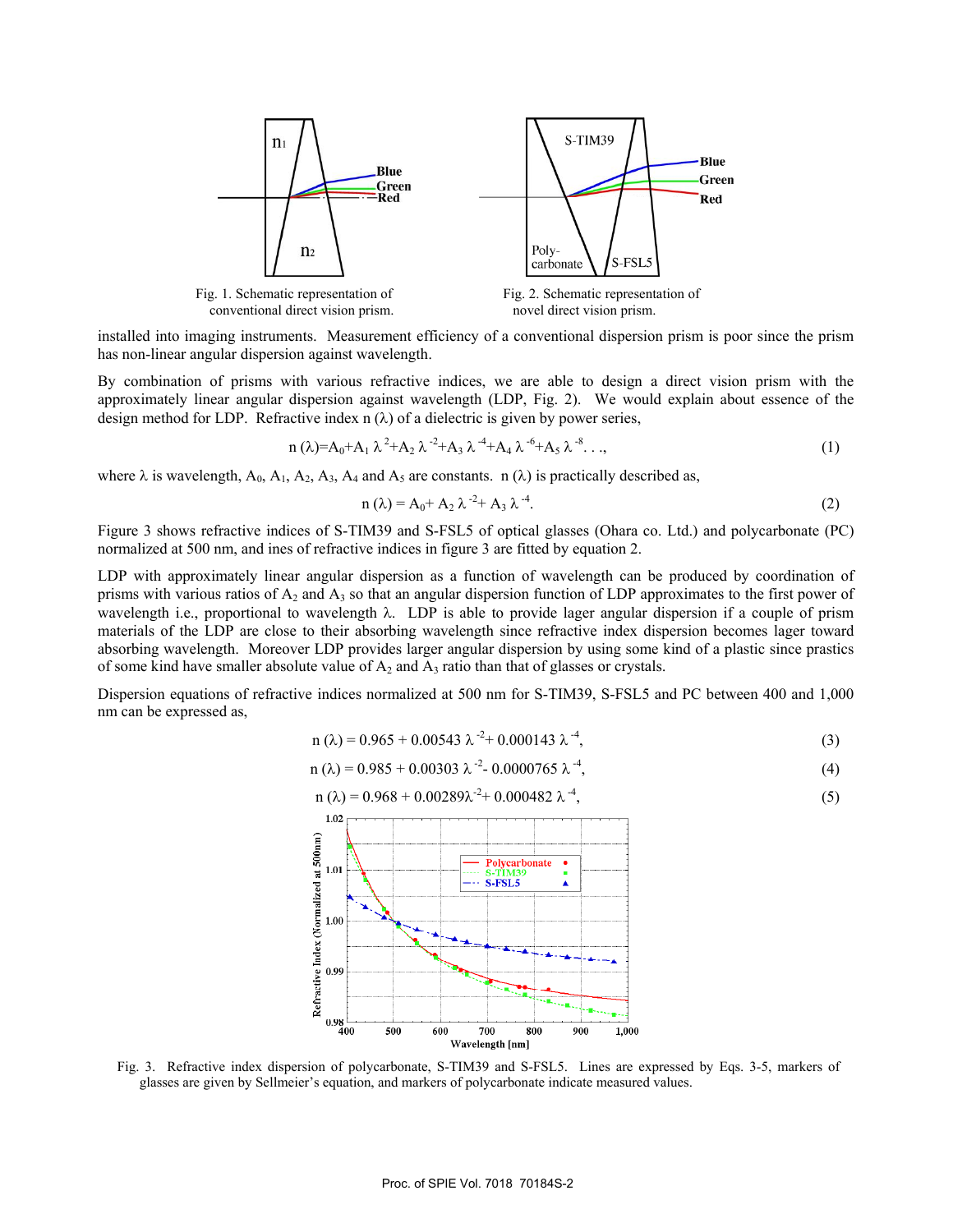

Fig. 4. Angular dispersion of LDP and conventional direct vision prism for visible wavelength, and transmission grating. The solid line represents the curve of LDP combined with PC prism of 22.71 degree in vertex angle, S-TIM39 prism of - 27.28 degree and S-FSL5 prism of 7.75 degree, the broken line represents the curve of a conventional direct vision prism combined with S-TIM39 prism of -10.69 degree and S-FSL5 prism of 12.0 degree, and the dash-dotted line represents the curve of a transmission grating with a groove period of  $80 \mu m$ (12.5 grooves/mm).



Fig. 5. Angular dispersion of LDP and conventional direct vision prism for ultraviolet, and transmission grating. The solid line represents angular dispersion curve of LDP combined with Cytop prism of 10.88 degree in vertex angle, calcium fluoride prism of -24.97 degree and silica prism of 15.44 degree, the broken line represents a conventional direct vision prism combined with calcium fluoride prism of -7 degree and silica prism of 6.5 degree, and the dash-dotted line represents a transmission grating with a groove period of 90  $\mu$ m (11.1 grooves/mm).

respectively, where  $\lambda$  is wavelength in micron. The  $A_2$  and  $A_3$  ratio are 6:1, 38:1, 40: -1 for PC, S-TIM39 and S-FSL5, respectively, namely, PC has small  $A_2$  and  $A_3$  ratio.

As shown in figure 4, LDP of the solid line composed of S-TIM39, S-FSL5 and PC provides approximately linear dispersion between 380 and 850 nm. Note S-TIM39 and PC have absorption below 400nm. As shown in figure 3, the dispersion of normalized refractive indices of S-TIM39 and PC are similar, but the refractive index of PC is larger than that of S-TIM39 at a shorter wavelength, and smaller at a longer wavelength. This difference produces the linear dispersion characteristics for the LDP, and a S-FSL5 prism compensates the linearity on a shorter wavelength.

A dispersion characteristic similar to the LDP with PC is realized even if LDP is composed of all glass prisms, but the all glass LPD is two times thicker than the LDP with PC because absolute values of  $A_2$  and  $A_3$  ratio of glasses are 6 times larger than that of PC. On the other hand, angular dispersion of LPD is enlarged by combination of a material with smaller  $A_2$  and  $A_3$  ratio. We found that angular dispersion of LDP enlarges as 1.5 times by the use of a synthetic (imaginative) material with  $A_2$  value of 0 instead of PC, that is,

$$
n(\lambda) = 0.984 + 0 \lambda^{-2} + 0.001 \lambda^{-4}.
$$
 (6)

Linear dispersion of LDP can be extended to ultraviolet by combination of silica (SiO<sub>2</sub>), calcium fluoride (CaF<sub>2</sub>) and Cytop (Amorphous fluorocarbon resin, Asahi glass Co. Ltd. [6]). As shown in figure 5, the LDP of the solid line achieves approximately linear dispersion between 220 and 600 nm.  $A_2$  and  $A_3$  ratio obtained from refractive indices between 200 and 1,000 nm are 112:1, 125:1 and 50:-1 for silica, calcium fluoride and Cytop, respectively.

## **2. WOLLASTON PRISM ASSEMBLY**

Wollaston prisms (WP), which provide a data set of P and S polarizations simultaneously (Fig. 6), are used in many astronomical instruments [7-10]. Small dispersion of a separation angle would be desirable for imaging polarimetry, while substantial and large and linear dispersion of a separation angle against wavelength would be usable for spectropolarimetry. Although they are used in imaging polarimetry, the WP has disadvantages of chromatic aberration because birefringent crystals with small refractive index dispersion have difficulties, BBO ( $BAB_2O_4$ ) with a large size crystal is difficult to obtain, and YLF ( $LiYF_4$ ) has a small angular separation for example (Fig. 7). On the other hand, dispersion of a separation angle of the WP for spectro-polarimetry is very small compared with an angular separation even though a birefringent crystal with large refractive index dispersion. Moreover, as shown in figure 7, dispersion of a separation angle of almost all WPs tend to decrease with increasingly wavelength between ultraviolet and visible wavelength.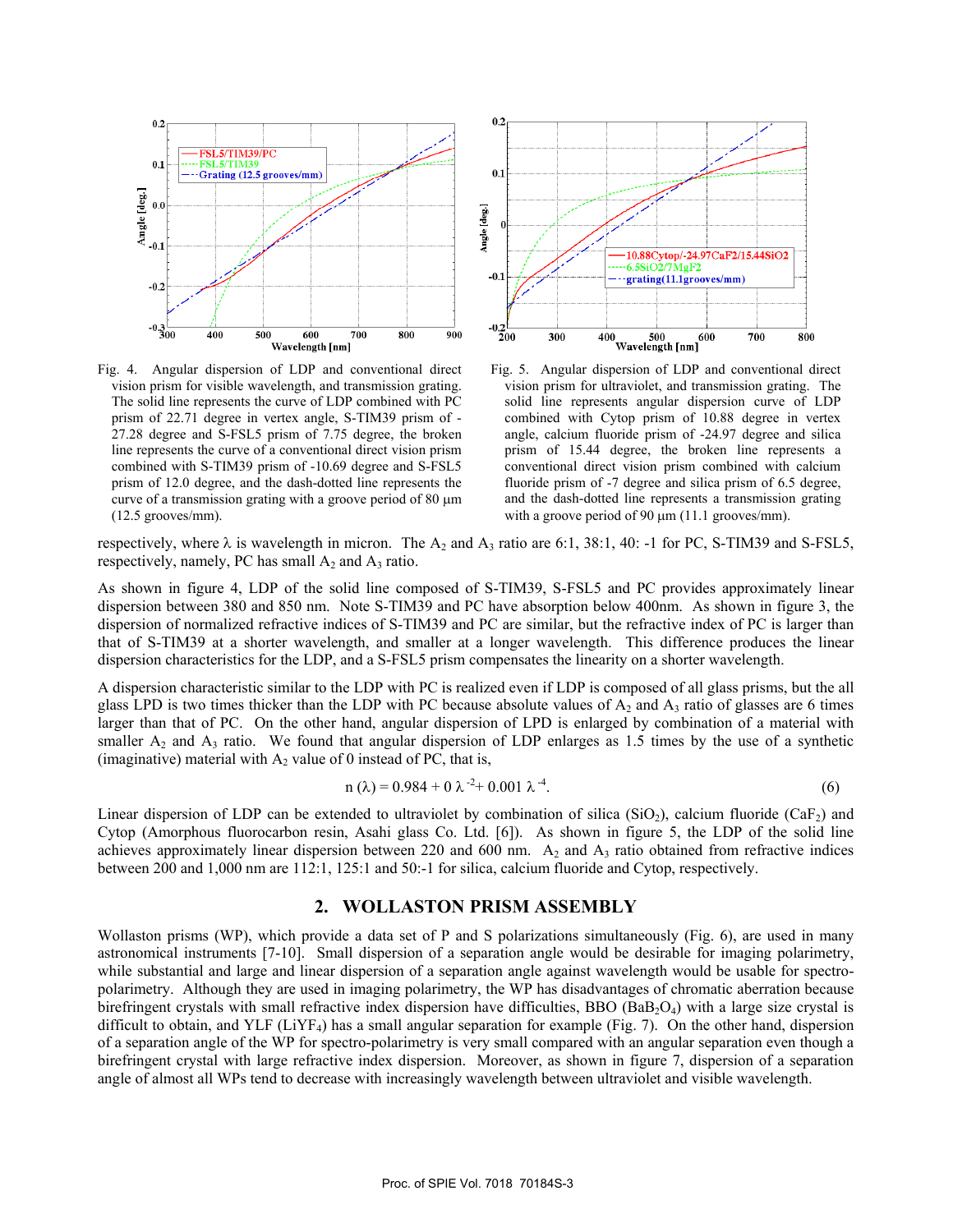

Fig. 6. Schematic representation of Wollaston prism. Fig. 7. Dispersion of separation angle of Wollaston prisms.

As shown in figure 8 left, a Wollaston prism assembly (WPA) combines two or three kinds of WPs with different birefringent crystals. WPA is able to design desirable characteristics of an angular separation so that vertex angle of each WP is appropriately given, and WPs are aligned so as to subtract the angular separation of the second and/or third WP from that of the fist WP. WPA with lithium niobate (LiNbO<sub>3</sub>: LN) and calcite (CaCO<sub>3</sub>) of the bold solid lines in figure 8 right has large dispersion of a separation angle in visible wavelength so it is useful for spectro-polarimetry, and WPA of the bold dash-dotted lines has the very small dispersion ranging from 400 to 2,000 nm so it is suitable for imaging polarimetry.

WPA composed of LN and YVO<sub>4</sub> WPs (Fig. 9 left) provides an angular separation with linear dispersion against wavelength from 800 to 3,000 nm (Fig. 9 right). Addition of a  $TiO<sub>2</sub>$  WP to the WPA of LN and YVO<sub>4</sub> extends the linear dispersion toward a shorter wavelength. The WPA composed of LN,  $\text{YVO}_4$  and  $\text{TiO}_2$  WPs (Fig. 10 left) provides the linear dispersion from 450 to 3,000 nm (Fig. 10 right). These WPAs are suitable for wide range spectro-polarimetry. We checked up characteristics of each WP, LN WP has the dispersion characteristic similar to YVO<sub>4</sub> and TiO<sub>2</sub> WP below 1,000 nm, but an angular separation of LN WP decrease rather steeply with increasingly wavelength above 1,000nm. Note, LN and  $\text{YVO}_4$  have absorption below 400nm, and TiO<sub>2</sub> have absorption below 450 nm.

More over these WPA are available for polarizing interferometer of a multi-channel Fourier transform spectrograph (MCFTS) [11]. MCFTS provides an approximately constant spectral resolution (∆λ) between 400 and 1,000 nm by using WPA of the solid broken line in figure 8 right. And MCFTS provides an approximately constant spectral resolution from 500 to 3,000 nm by using WPA composed of LN,  $\text{YVO}_4$  and  $\text{TiO}_2$  WPs in figure 10.



Fig. 8. Schematic representation (left) and dispersion of separation angle (right) of Wollaston prism assembly with  $LiNbO<sub>3</sub>$  (LN) and calcite (CaCO<sub>3</sub>). Tiny solid lines represent the dispersion curves of a LN Wollaston prism (WP) with vertex angle of 14 degree. The bold solid lines represent the dispersion curve of a LN WP of 30 degree in vertex angle and calcite WP of -8.95 degree, the bold dash-dotted lines represent a LN WP of 4.5 degree and calcite WP of -9 degree, the bold broken lines represent a LN WP of 20 degree and calcite WP of -16.5 degree.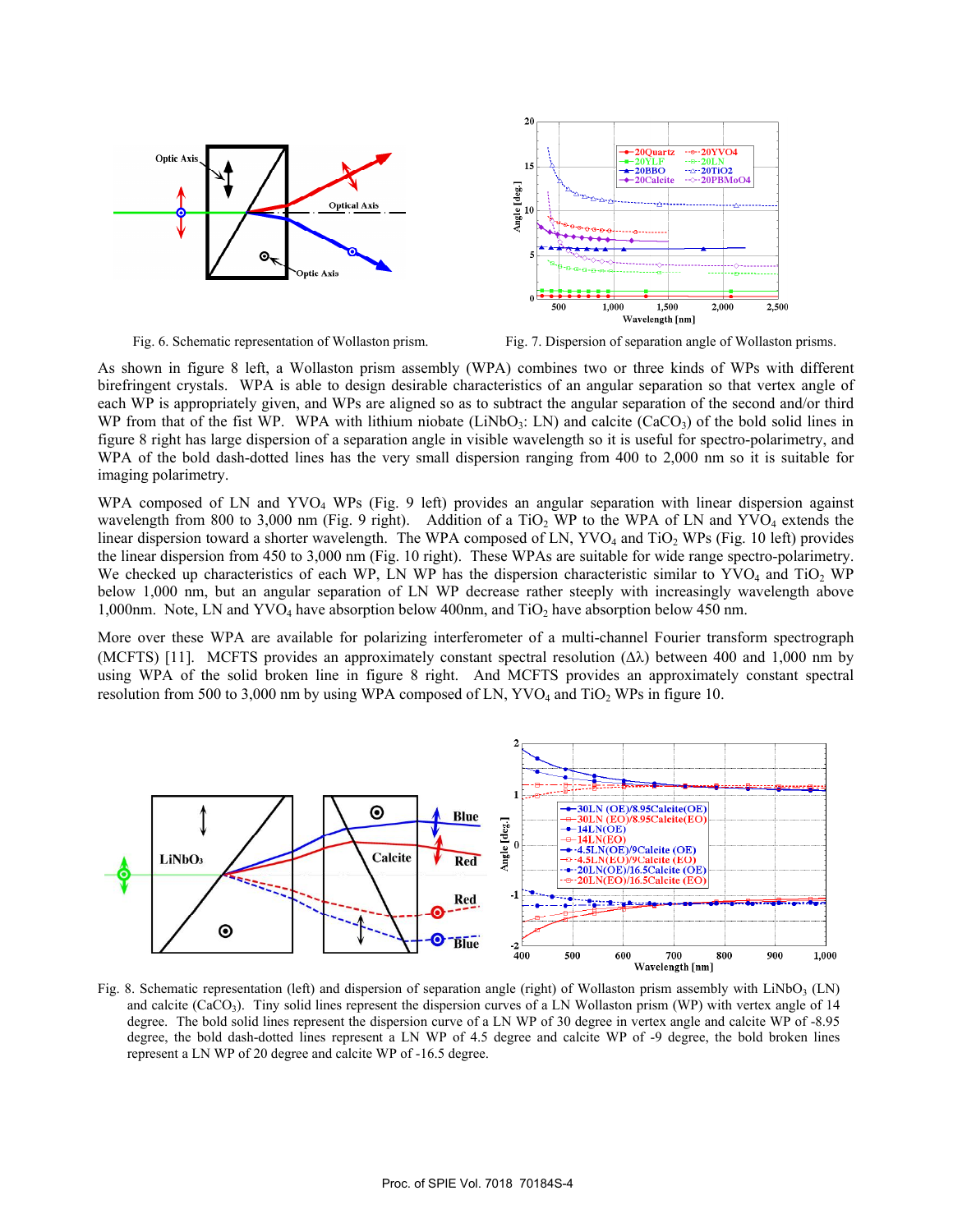

Fig. 9. Schematic representation (left) and dispersion of separation angle (right) of WPA with LN WP of 40 degree in vertex angle and YVO4 WP of -15.8 degree

#### **3. APPLICATIONS FOR DIFFRACTION LIMIT**

Owing to AO techniques, the resolving power  $(\lambda/\Delta\lambda)$  is much remedied by employing the narrow slits at the entrance of a spectrometer. Because the diffraction limit of a 10 m telescope is 0.0126" at 0.5 µm, we expect that improvement of a resolving power is as large as 40 times for a point source compared with that of 0.5" seeing. However an optical device used for diffraction limit requires wave front with fine precision such as  $\sim$ 1/20 wave. A diffraction grating is difficult to achieve such a strict wave front precision. On the other hand a prism is a useful dispersion device for the diffraction limit applications since it is easy to achieve fine wave front precision.

LDP and WPA are available for large diameter optics so as to align long prism pieces precisely if each prism achieves fine wave front precision. Moreover, stacking of the prisms provides a larger angular dispersion or separation since these prisms have small losses for incident light. In this way, LDP and WPA are able to realize large angular dispersion and separation respectively for diffraction limit applications.

### **CONCLUSION**

Angular dispersion of LDP is enlarged by the use of a plastic prism. LDP composed of S-TIM39, S-FSL5 and PC provides approximately linear dispersion between 380 and 850 nm and LDP composed of silica, calcium fluoride and Cytop provides approximately linear dispersion between 220 and 600 nm. LDP is an ideal dispersion device for wide range spectroscopy at the diffraction limit, which overcomes disadvantages of a diffraction grating and conventional direct vision prism. LDP is also available for a cross disperser of an echelle spectrograph.

WPA composed of LN and calcite provides an achromatic angular separation ranging from 400 to 2,000 nm, and WPA composed of LiNbO<sub>3</sub>, YVO<sub>4</sub> and TiO<sub>2</sub> has linear dispersion of separation angle ranging from 450 to 3,000 nm for example. WPA is a versatile polarizing prism for an imaging and spectro-polarimetry with wide wavelength coverage. WPA is available for a polarizing interferometer of MCFTS.



Fig. 10. Schematic representation (left) and dispersion of separation angle (right) of WPA with LiNbO<sub>3</sub> WP of 40 degree in vertex angle,  $\text{YVO}_4$  WP of -11.2 degree and a TiO<sub>2</sub> WP of -3.8 degree.